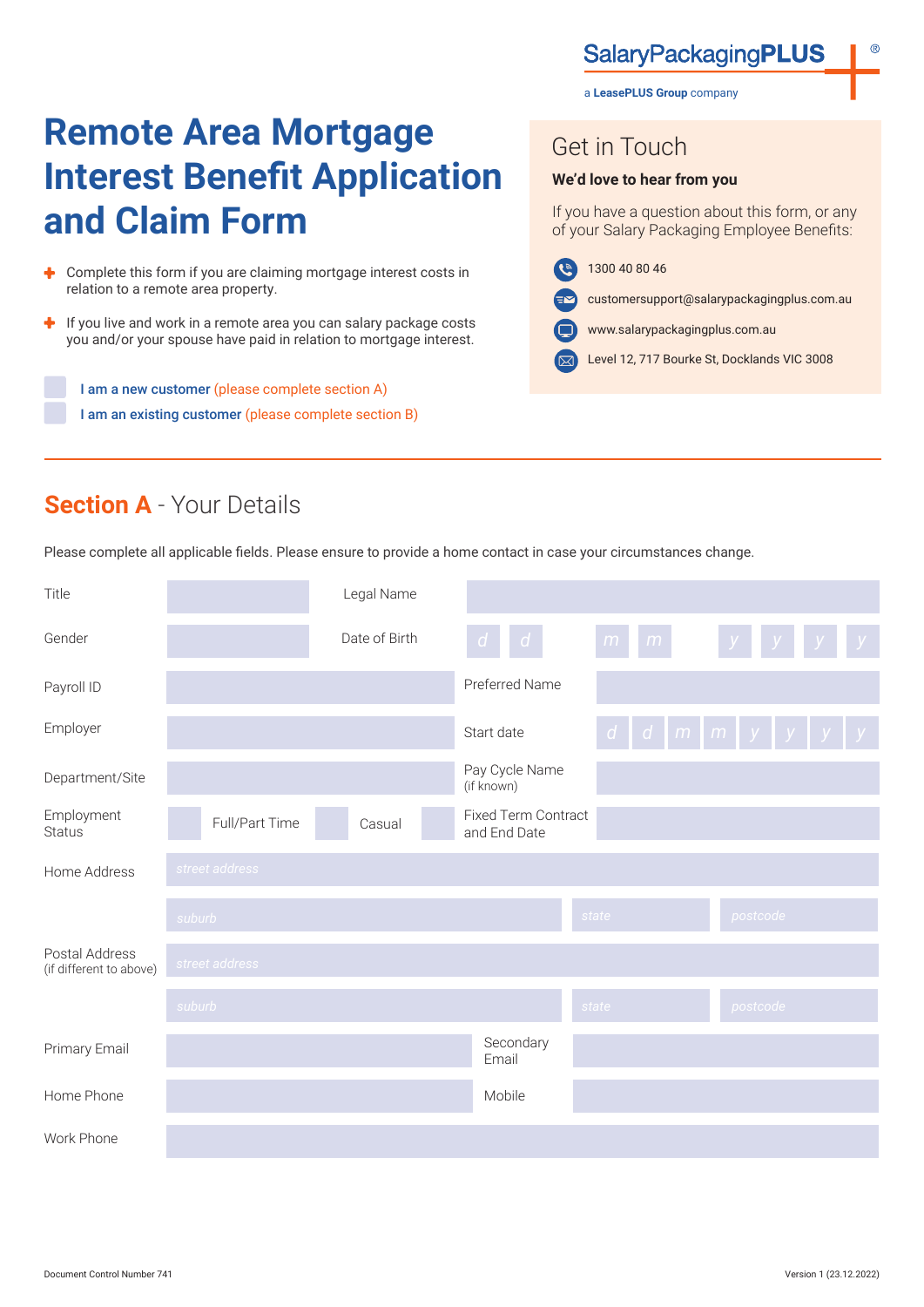**SalaryPackagingPLUS** 

a **LeasePLUS Group** company

**Chacklist** 

## **Section B** - Existing Customers

| Name                |              | UITUUNIUL<br>For SalaryPackagingPLUS to set up your new package,       |  |
|---------------------|--------------|------------------------------------------------------------------------|--|
| Payroll ID          |              | we need:                                                               |  |
| <b>Start Date</b>   | ddmm y y y y | + Completed form<br>+ Recent payslip (or 5 payslips if you are casual) |  |
| Department/<br>Site |              | + Substantiation                                                       |  |
| Work Location       |              |                                                                        |  |

#### Remote Area Property: Details

The street address of the remote area property that is the subject of this claim is:

| street address |       |          |
|----------------|-------|----------|
| suburb         | state | postcode |

**Note:** by completing and signing this salary packaging claim form (below) you confirm that the remote area property identified above has not been used for income generating purposes (e.g. agricultural production or short/long term letting) during the periods covered by the mortgage interest payments.

#### Claim Instructions

- Make sure you properly consider and complete all checklist items below as they are required to access the salary packaging tax benefits.
- Make sure you attach one of the following substantiation items below as your claim may not be accepted otherwise:
	- 1. A copy of your bank loan statement clearly identifying the interest amounts you are seeking to claim
	- 2. Payment receipts issued by your lender clearly identifying the interest amounts you are seeking to claim
	- 3. Bank account statement(s) showing the claimed interest amounts being debited against your available funds

### Benefit Checklist

| I would like to salary package                                                                                                                                  | S                                                                                          | in mortgage interest expenses incurred by me and/or my                                                                          |  |  |  |
|-----------------------------------------------------------------------------------------------------------------------------------------------------------------|--------------------------------------------------------------------------------------------|---------------------------------------------------------------------------------------------------------------------------------|--|--|--|
| spouse.                                                                                                                                                         |                                                                                            |                                                                                                                                 |  |  |  |
| The loan was used exclusively to purchase and/or extend a remote area home;                                                                                     |                                                                                            |                                                                                                                                 |  |  |  |
| l currently live in the remote area home as my usual place of residence and have lived there for the entire period covered by the<br>mortgage interest amounts; |                                                                                            |                                                                                                                                 |  |  |  |
| I have worked for my current employer in a remote area throughout the entire period covered by the mortgage interest amounts                                    |                                                                                            |                                                                                                                                 |  |  |  |
|                                                                                                                                                                 |                                                                                            | I have not drawn down on the loan (i.e. redrawn any amount) for any purpose at any time prior to (or during) the period covered |  |  |  |
| by the mortgage interest amounts.                                                                                                                               |                                                                                            |                                                                                                                                 |  |  |  |
|                                                                                                                                                                 | The loan is not a 'line of credit' style loan that allows requier denosits and withdrawals |                                                                                                                                 |  |  |  |

Ioan is not a 'line of credit; style loan that allows regular deposits and withdrawals.

I have attached evidence showing the mortgage interest amounts paid.